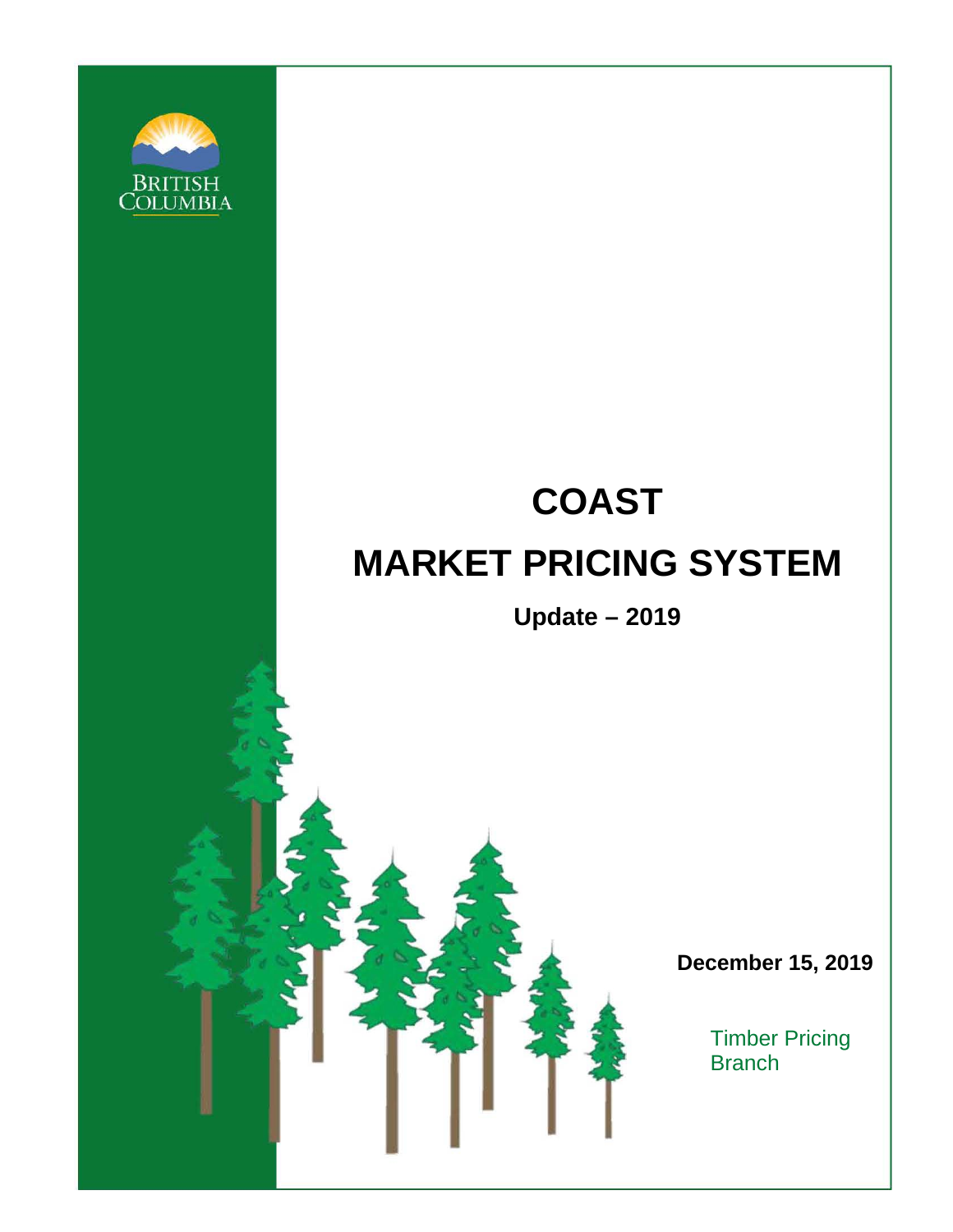# **1. INTRODUCTION**

The purpose of this paper is to provide an overview of the December 15, 2019 update to the Coast Market Pricing System (MPS).<sup>[1](#page-1-0)</sup>

# **2. AUCTION DATASET**

The auction dataset used in the update contains winning bids and data from 742 sales over the 13 year period July 1, 2006 through June 30, 2019.

# **3. FINAL EQUATIONS**

There were a number of changes in the 2019 Coast MPS Update. The total harvest volume variable was switched to North American housing starts. The BC domestic log price variable was replaced with North American lumber and veneer prices. These changes increase the sensitivity of the Coast MPS to global market conditions.

<span id="page-1-0"></span> $1$  This paper is not intended to provide the basis for calculating stumpage rates nor should it be used as guidance for interpreting the legal policies and procedures for calculating stumpage rates, which are contained in the *Coast Appraisal Manual (CAM)*. The *Coast Appraisal Manual* contains the policies and procedures referred to in Section 105 of the *Forest Act*.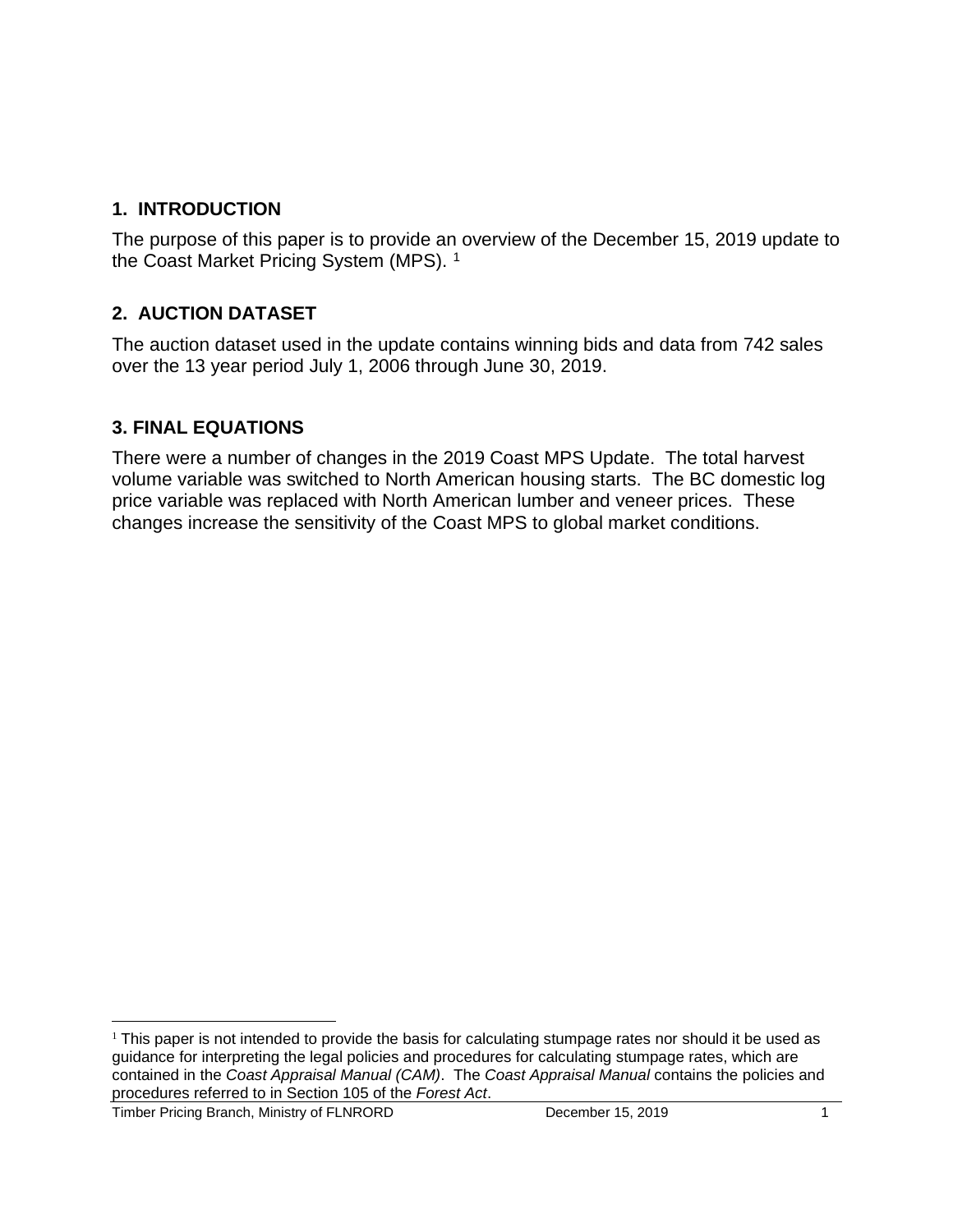# **3. ESTIMATED WINNING BID REGRESSIONS**

# **3.1.a) 2019 Winning Bid – Loss Factor Cruise**

For cutting permits where the cruise data comes from a standard "Loss Factor" cruise.

|                                          | 2019 Winning Bid   |             |
|------------------------------------------|--------------------|-------------|
| <b>Explanatory Variable</b>              | <b>Coefficient</b> | t-Statistic |
| Constant                                 | $-6.324762$        | $-1.779786$ |
| <b>Number of Bidders</b>                 | 3.328288           | 14.76378    |
| Cedar Lumber High Grade                  | 0.194639           | 15.82868    |
| Cedar Lumber Mid Grade                   | 0.079218           | 11.80979    |
| Fir Lumber High Grade                    | 0.591468           | 6.822195    |
| Fir Lumber Mid Grade                     | 0.320052           | 11.67531    |
| Hemlock Lumber High Grade                | 0.236495           | 3.065992    |
| <b>Hemlock Lumber Mid Grade</b>          | 0.107956           | 3.111623    |
| <b>Cypress Lumber High and Mid Grade</b> | 0.167118           | 6.959547    |
| Old Growth LN(Volume per Log)            | 11.99493           | 3.750139    |
| LN(Volume per Hectare/1000)              | 14.91337           | 6.160491    |
| <b>Conventional Slope</b>                | $-0.298453$        | $-7.395641$ |
| Heli Land Drop                           | -44.25338          | -13.53965   |
| Heli Water Drop                          | -38.80664          | $-9.021678$ |
| Location                                 | $-0.066291$        | $-5.072056$ |
| Isolated                                 | $-11.13061$        | -7.493624   |
| Lumpsum                                  | $-3.558864$        | $-2.639049$ |
| North American Housing Starts            | 0.016965           | 10.25983    |
| Export Share * Non-Cedar-Cypress         | 29.04502           | 4.191905    |
| <b>Number of Observations</b>            | 742                |             |
| Adjusted $R^2$                           | 0.7851             |             |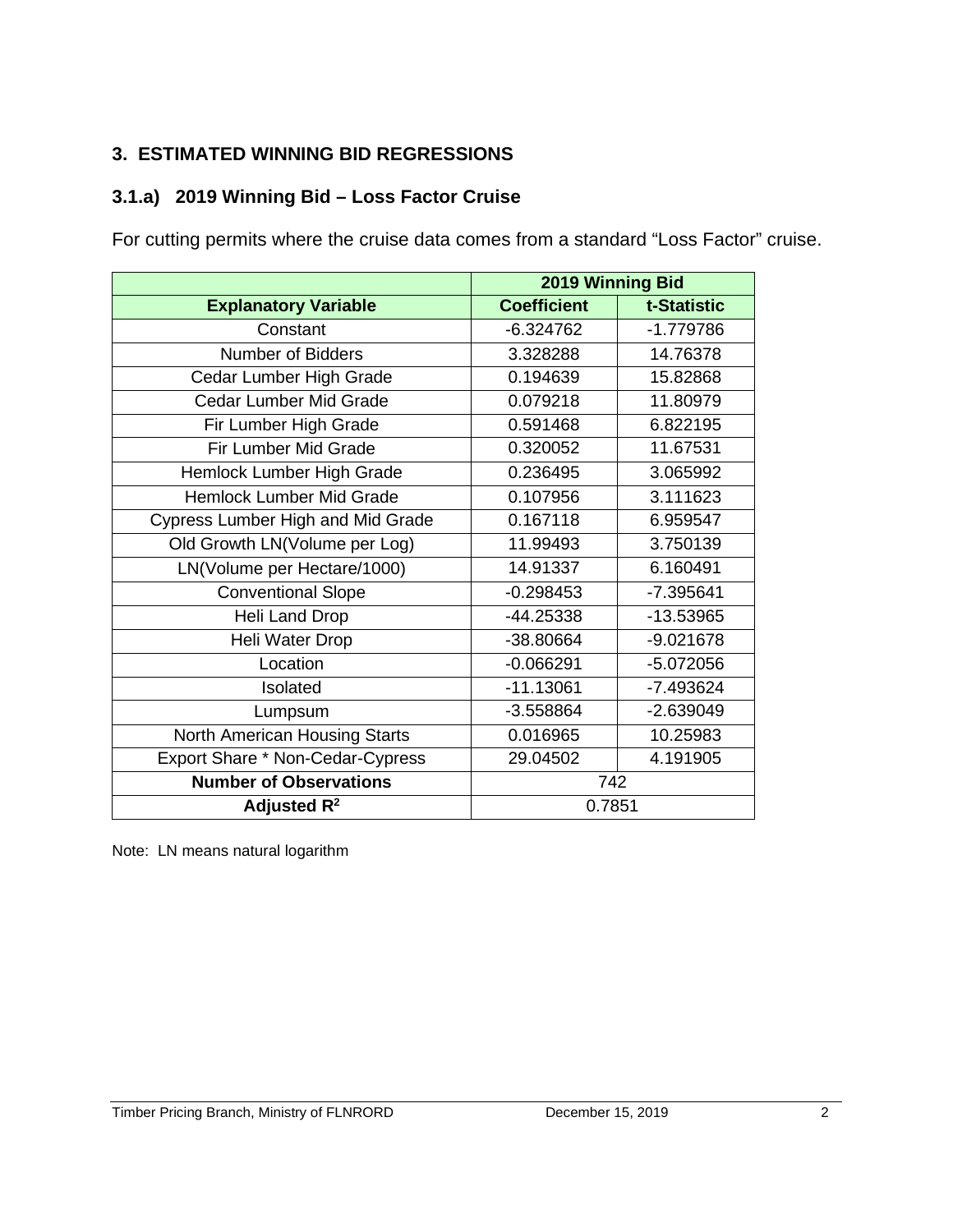# **3.1.b) 2019 Number of Bidders – Loss Factor Cruise**

|                                    | <b>2019 NB</b>     |                    |
|------------------------------------|--------------------|--------------------|
| <b>Explanatory Variable</b>        | <b>Coefficient</b> | <b>t-Statistic</b> |
| Constant                           | $-1.541262$        | $-3.474961$        |
| <b>Predicted Bid</b>               | 0.052208           | 18.61191           |
| District Average Number of Bidders | 0.582728           | 7.586363           |
| LN(Volume/1000)                    | 0.283882           | 2.511778           |
| Lumpsum                            | 0.150773           | 0.885641           |
| <b>Number of Observations</b>      | 742                |                    |
| Adjusted $R^2$                     | 0.4255             |                    |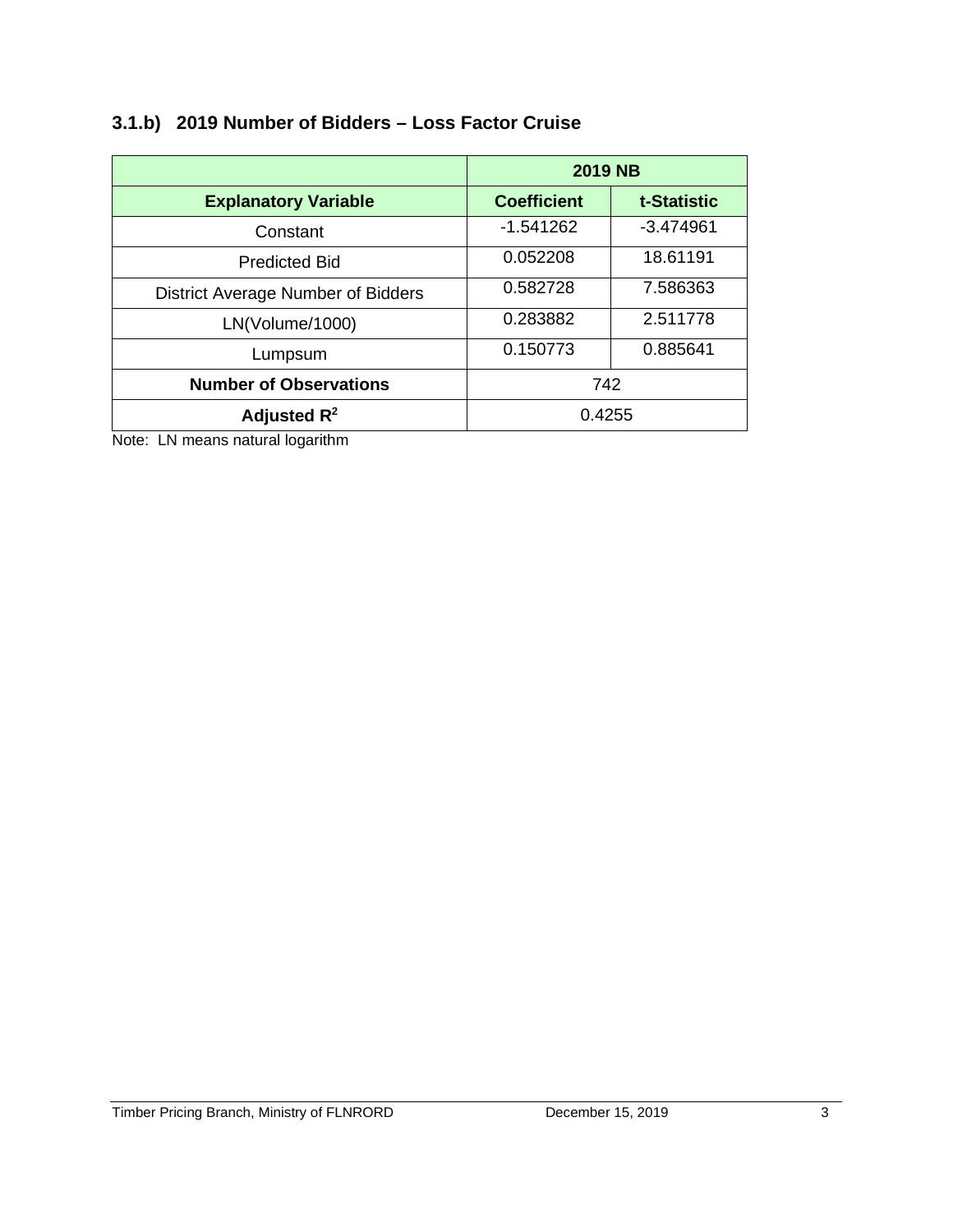# **3.2.a) 2019 Winning Bid – Call Grade Net Factor Cruise**

There is a second set of EWB regressions (and a second EWB equation in the CAM) for appraisals where the cruise data is derived from an alternative cruising method known as "Call Grade Net Factor". In these regressions, the BCTS auction data also derives from Call Grade Net Factor cruises. This method is used for non-BCTS cruise based cutting permits. This second EWB equation is not new to Coast MPS in 2019 but in the past was only a rare exception and was omitted from this paper.

|                                          | 2019 Winning Bid   |             |  |
|------------------------------------------|--------------------|-------------|--|
| <b>Explanatory Variable</b>              | <b>Coefficient</b> | t-Statistic |  |
| Constant                                 | 3.792144           | 0.731203    |  |
| Number of Bidders                        | 3.210268           | 10.31403    |  |
| Cedar Lumber High Grade                  | 0.151146           | 12.09187    |  |
| <b>Cedar Lumber Mid Grade</b>            | 0.090459           | 10.05183    |  |
| Fir Lumber High Grade                    | 0.541003           | 7.612715    |  |
| Fir Lumber Mid Grade                     | 0.412957           | 12.61526    |  |
| Hemlock Lumber High and Mid Grade        | 0.216161           | 7.054178    |  |
| <b>Cypress Lumber High and Mid Grade</b> | 0.14291            | 6.275535    |  |
| Old Growth LN(Volume per Log)            | 24.3916            | 5.796067    |  |
| LN(Volume per Hectare/1000)              | 17.52373           | 5.217281    |  |
| <b>Conventional Slope</b>                | $-0.31438$         | $-5.777845$ |  |
| Heli Land Drop                           | $-43.8892$         | $-9.268599$ |  |
| Heli Water Drop                          | -36.38732          | $-6.756539$ |  |
| Location                                 | $-0.065676$        | $-3.672878$ |  |
| Isolated                                 | $-10.57105$        | $-5.098717$ |  |
| Lumpsum                                  | -7.329928          | $-4.37851$  |  |
| Export Share * Non-Cedar-Cypress         | 34.17332           | 3.006369    |  |
| <b>Number of Observations</b>            | 522                |             |  |
| Adjusted $R^2$                           | 0.7496             |             |  |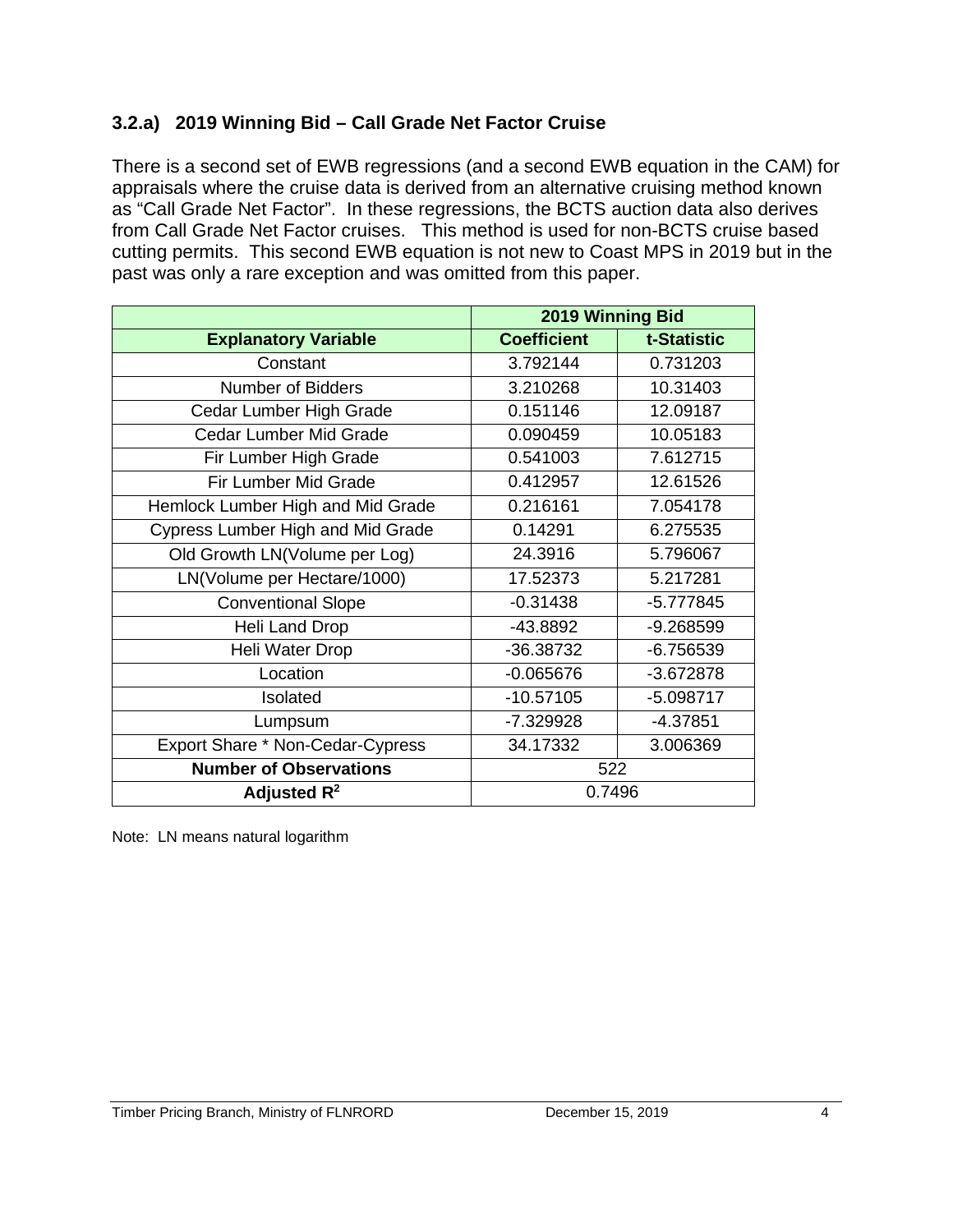|                                    | <b>2019 NB</b>     |             |
|------------------------------------|--------------------|-------------|
| <b>Explanatory Variable</b>        | <b>Coefficient</b> | t-Statistic |
| Constant                           | $-0.893003$        | $-1.668095$ |
| <b>Predicted Bid</b>               | 0.053995           | 15.86777    |
| District Average Number of Bidders | 0.453127           | 4.870084    |
| LN(Volume/1000)                    | 0.268826           | 2.009297    |
| Lumpsum                            | 0.185139           | 0.985065    |

**Number of Observations**  $\vert$  522

**Adjusted R<sup>2</sup>** 20.4362

# **3.2.b) 2019 Number of Bidders – Call Grade Net Factor Cruise**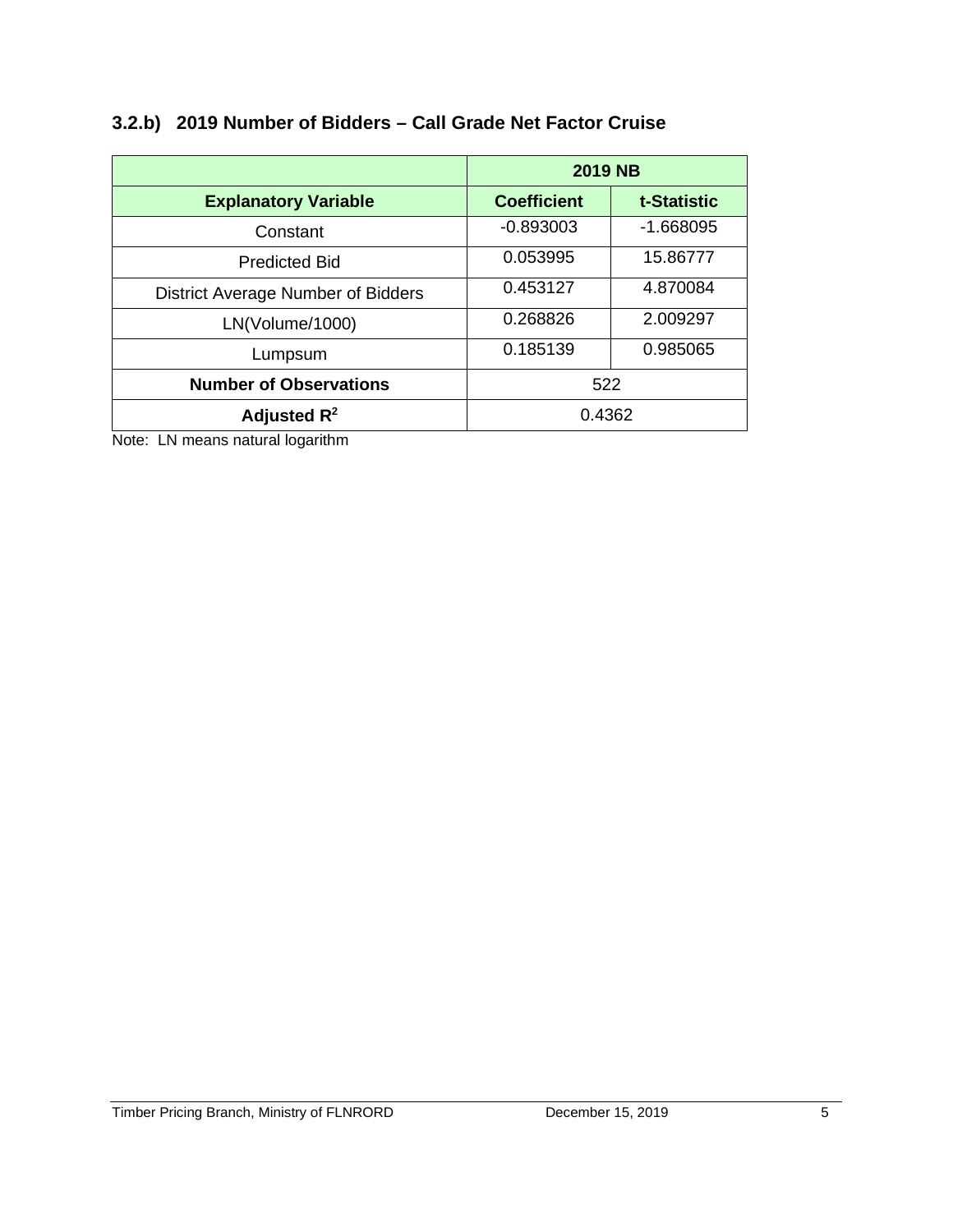# **4. SPECIFIED OPERATIONS**

The auction dataset used to develop MPS is comprised of 742 auctions. There are some harvesting situations that are not well represented in the auction dataset (for example, inland water transportation) and therefore, a specified operation cost estimate is used in the calculation of stumpage rates. See Appendix 2 for definitions of each specified operation.

The specified operations are shown below.

| <b>Specified Operations</b>                                        | December 2019<br><b>Update</b>                     |
|--------------------------------------------------------------------|----------------------------------------------------|
| Skyline Logging (over 600 metres)                                  | Appraised as heli                                  |
| Inland Water Log Transportation                                    | \$10.25/m3                                         |
| <b>Tree Crown Modification</b>                                     | \$24.80/tree (old growth)                          |
|                                                                    | $$16.25$ /tree (2nd growth)                        |
| <b>Barging</b>                                                     | \$10.67/m3 to \$15.88/m3                           |
| <b>Clayoquot Sound Operating Costs</b>                             | \$8.98/m3                                          |
| Ecosystem Based Management                                         | \$7.69/m3                                          |
| Haul Distance Above 100km                                          | \$0.16/m3 per km beyond<br>100km                   |
| High Development Cost (only applies to<br><b>BCTS</b> upset rates) | See Section 4.4.7 of the<br>Coast Appraisal Manual |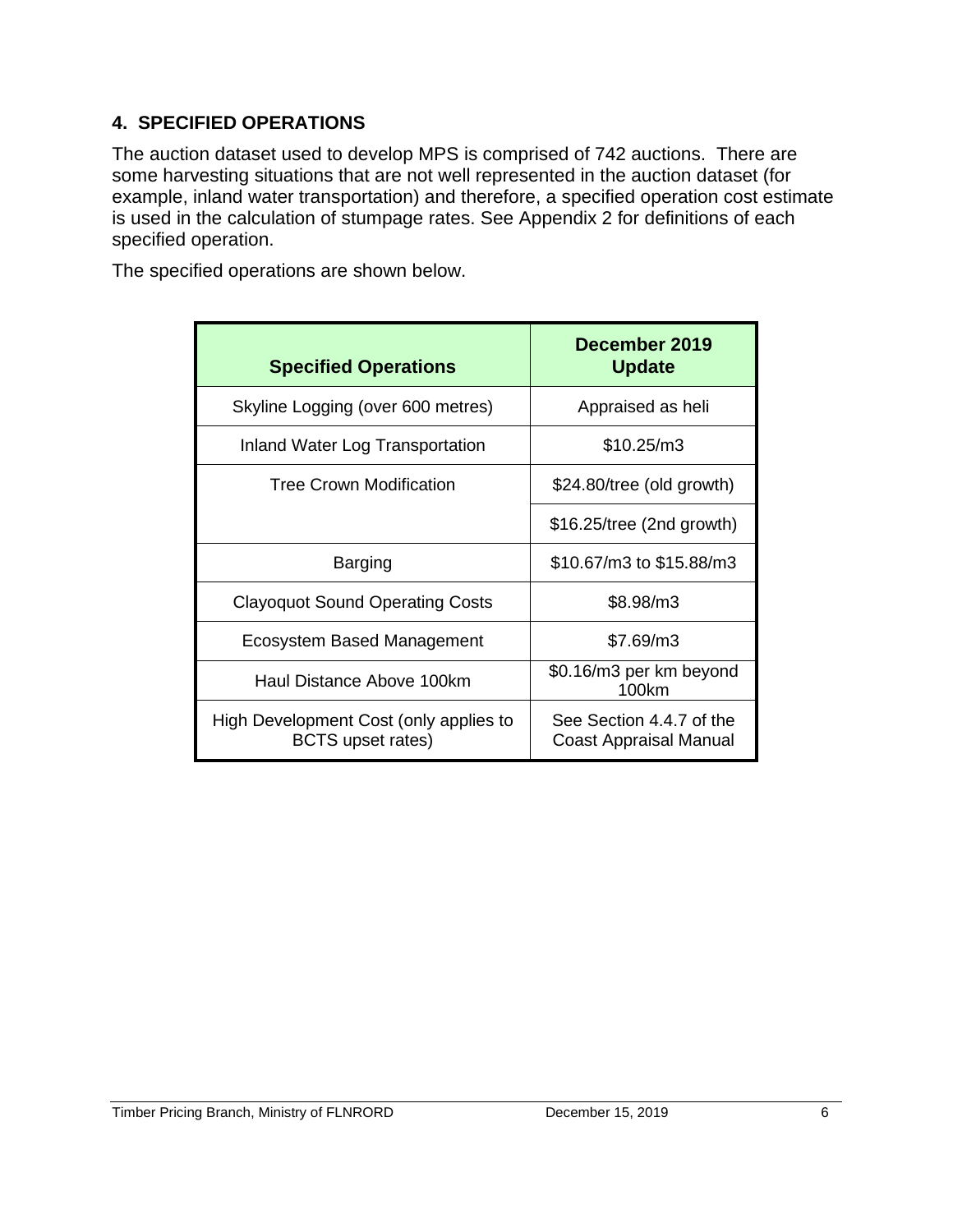# **5. TENURE OBLIGATION ADJUSTMENTS**

As outlined in the Coast Tenure Obligations Adjustment paper (dated July 1, 2012), the adjustments are based on cost surveys.

| The tenure obligation adjustments are shown below. |  |
|----------------------------------------------------|--|
|                                                    |  |

| <b>Tenure Obligations</b>             | December 2019<br><b>Update</b>   |
|---------------------------------------|----------------------------------|
| Forest Planning & Administration Cost | \$13.48/m3                       |
| Low Volume Cost                       | \$8.98/m3                        |
| Road Development Cost                 | See Section 5.3 of<br><b>CAM</b> |
| <b>Road Management Cost</b>           | \$2.31/m3                        |
| Road Use Charges                      | Approved actuals                 |
| <b>Basic Silviculture Cost</b>        | $$2.33-\$6.98/m3$                |
| <b>BCTS</b> Infrastructure            | \$0.14/m3                        |
| Low Grade Adjustment                  | See Section 5.7 of<br><b>CAM</b> |
| Return to Forest Management           | 1.080                            |

# **6. SUMMARY**

The new final equation, specified operations and tenure obligation adjustments will be used to calculate stumpage rates for new appraisals on the Coast, starting December 15, 2019.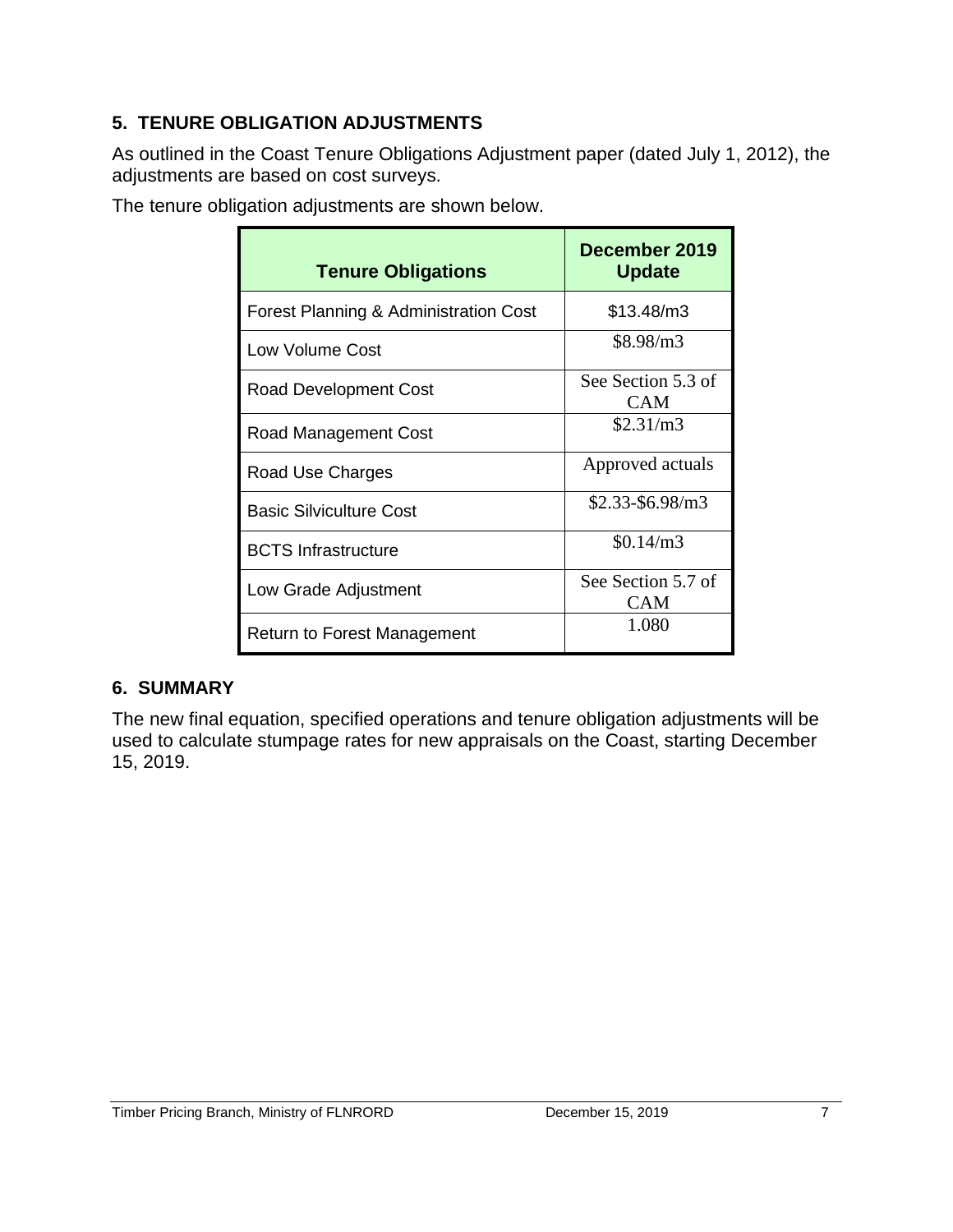# **APPENDIX 1 - MPS DECEMBER 2019 UPDATE FINAL REGRESSIONS**

#### **A1.a) Final Loss Factor Winning Bid**

Dependent Variable: WB\*153.2/CPI Method: Least Squares Included observations: 742

| Variable                       | Coefficient | Std. Error         | t-Statistic | Prob.    |
|--------------------------------|-------------|--------------------|-------------|----------|
| C                              | -6.324762   | 3.553664           | $-1.779786$ | 0.0755   |
| <b>NB</b>                      | 3.328288    | 0.225436           | 14.76378    | 0.0000   |
| CEDAR*CE_HG*CEDAR_LUMBER_AMV   |             |                    |             |          |
| *153.2/CPI                     | 0.194639    | 0.012297           | 15.82868    | 0.0000   |
| CEDAR*CE_MG*CEDAR_LUMBER_AM    |             |                    |             |          |
| V*153.2/CPI                    | 0.079218    | 0.006708           | 11.80979    | 0.0000   |
| FIR*FI_HG*FI_VL_DM3*153.2/CPI  | 0.591468    | 0.086698           | 6.822195    | 0.0000   |
| FIR*FI MG*FI VL DM3*153.2/CPI  | 0.320052    | 0.027413           | 11.67531    | 0.0000   |
| HEMLOCK*HE_HG*HE_LUM_SC*153.2/ |             |                    |             |          |
| CPI                            | 0.236495    | 0.077135           | 3.065992    | 0.0023   |
| HEMLOCK*HE_MG*HE_LUM_SC*153.2/ |             |                    |             |          |
| CPI                            | 0.107956    | 0.034694           | 3.111623    | 0.0019   |
| CYPRESS*(CY_HG+CY_MG)*CY_LUM_  |             |                    |             |          |
| SCE*153.2/CPI                  | 0.167118    | 0.024013           | 6.959547    | 0.0000   |
| LOG(VPL)*OG_FR                 | 11.99493    | 3.198528           | 3.750139    | 0.0002   |
| LOG(VPH/1000)                  | 14.91337    | 2.420808           | 6.160491    | 0.0000   |
| CONVENTIONAL_SLOPE             | $-0.298453$ | 0.040355           | $-7.395641$ | 0.0000   |
| <b>HELI LAND</b>               | $-44.25338$ | 3.268428           | $-13.53965$ | 0.0000   |
| HELI_WATER                     | $-38.80664$ | 4.301488           | $-9.021678$ | 0.0000   |
| <b>LOCATION</b>                | $-0.066291$ | 0.013070           | $-5.072056$ | 0.0000   |
| <b>ISOLATED</b>                | $-11.13061$ | 1.485344           | $-7.493624$ | 0.0000   |
| <b>LUMPSUM</b>                 | $-3.558864$ | 1.348540           | $-2.639049$ | 0.0085   |
| NA STARTS 12MR                 | 0.016965    | 0.001654           | 10.25983    | 0.0000   |
| EXP_EXP_SHARE_12MR*(1-CEDAR-   |             |                    |             |          |
| CYPRESS)                       | 29.04502    | 6.928836           | 4.191905    | 0.0000   |
| R-squared                      | 0.790342    | Mean dependent var |             | 45.71748 |
| Adjusted R-squared             | 0.785122    | S.D. dependent var |             | 29.16314 |

#### **A1.b) Final Loss Factor Cruise Number of Bidders**

Dependent Variable: NB Method: Least Squares Included observations: 742

| Variable           | Coefficient | Std. Error         | t-Statistic | Prob.    |
|--------------------|-------------|--------------------|-------------|----------|
| C                  | $-1.541262$ | 0.443534           | $-3.474961$ | 0.0005   |
| WBF*153.2/CPI      | 0.052208    | 0.002805           | 18.61191    | 0.0000   |
| DANB_742           | 0.582728    | 0.076813           | 7.586363    | 0.0000   |
| LOG(VOL/1000)      | 0.283882    | 0.113020           | 2.511778    | 0.0122   |
| <b>LUMPSUM</b>     | 0.150773    | 0.170242           | 0.885641    | 0.3761   |
| R-squared          | 0.428644    | Mean dependent var |             | 4.396226 |
| Adjusted R-squared | 0.425543    | S.D. dependent var |             | 2.474024 |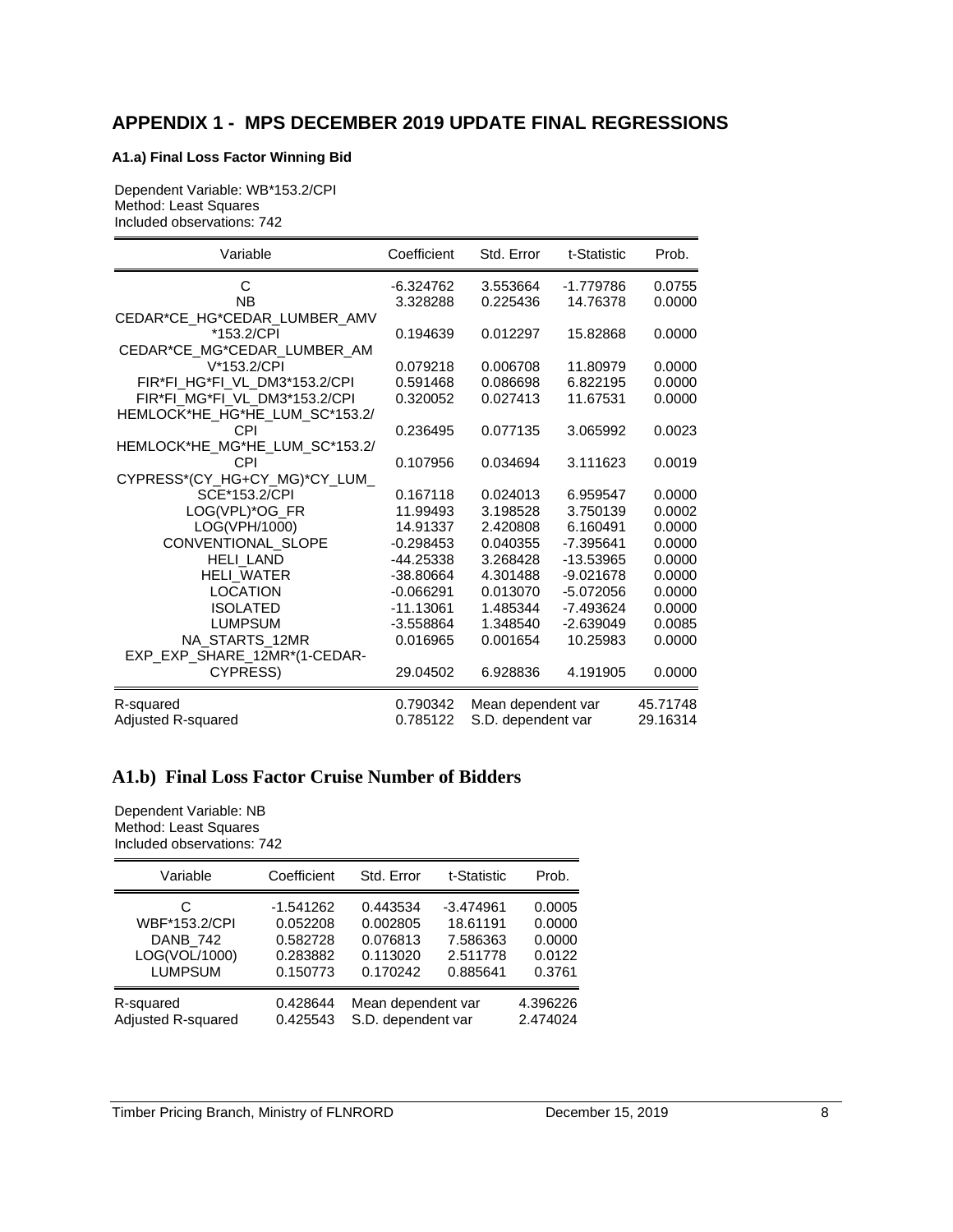#### **A2.a) Final Call Grade Net Factor Winning Bid**

Dependent Variable: WB\*153.2/CPI Method: Least Squares Sample: 1 1017 IF IN\_LIVE=1 AND CGNF\_AVAIL=1 Included observations: 522

| Variable                        | Coefficient | Std. Error         | t-Statistic | Prob.    |
|---------------------------------|-------------|--------------------|-------------|----------|
| C                               | 3.792144    | 5.186169           | 0.731203    | 0.4650   |
| <b>NB</b>                       | 3.210268    | 0.311253           | 10.31403    | 0.0000   |
| CEDAR*CE_HG*CEDAR_LUMBER_AMV    |             |                    |             |          |
| *153.2/CPI                      | 0.151146    | 0.012500           | 12.09187    | 0.0000   |
| CEDAR*CE MG*CEDAR LUMBER AM     |             |                    |             |          |
| V*153.2/CPI                     | 0.090459    | 0.008999           | 10.05183    | 0.0000   |
| FIR*FI HG*FI VL DM3*153.2/CPI   | 0.541003    | 0.071066           | 7.612715    | 0.0000   |
| FIR*FI_MG*FI_VL_DM3*153.2/CPI   | 0.412957    | 0.032735           | 12.61526    | 0.0000   |
| HEMLOCK*(HE_HG)*HE_LUM_SC*153.2 |             |                    |             |          |
| /CPI+HEMLOCK*(HE_MG)*HE_LUM_SC  |             |                    |             |          |
| *153.2/CPI                      | 0.216161    | 0.030643           | 7.054178    | 0.0000   |
| CYPRESS*(CY_HG+CY_MG)*CYP_LUM   |             |                    |             |          |
| SCE*153.2/CPI                   | 0.142910    | 0.022773           | 6.275535    | 0.0000   |
| LOG(VPL)*OG_FR                  | 24.39160    | 4.208301           | 5.796067    | 0.0000   |
| LOG(VPH/1000)                   | 17.52373    | 3.358786           | 5.217281    | 0.0000   |
| CONVENTIONAL SLOPE              | $-0.314380$ | 0.054411           | $-5.777845$ | 0.0000   |
| <b>HELI LAND</b>                | -43.88920   | 4.735258           | $-9.268599$ | 0.0000   |
| <b>HELI_WATER</b>               | $-36.38732$ | 5.385498           | $-6.756539$ | 0.0000   |
| <b>LOCATION</b>                 | $-0.065676$ | 0.017881           | $-3.672878$ | 0.0003   |
| <b>ISOLATED</b>                 | $-10.57105$ | 2.073276           | $-5.098717$ | 0.0000   |
| <b>LUMPSUM</b>                  | -7.329928   | 1.674069           | $-4.378510$ | 0.0000   |
| EXP_EXP_SHARE_12MR*(1-CEDAR-    |             |                    |             |          |
| CYPRESS)                        | 34.17332    | 11.36698           | 3.006369    | 0.0028   |
| R-squared                       | 0.757305    | Mean dependent var |             | 47.12627 |
| Adjusted R-squared              | 0.749616    | S.D. dependent var |             | 29.81040 |

### **A2.b) Final Call Grade Net Factor Cruise Number of Bidders**

Dependent Variable: NB Method: Least Squares Sample: 1 1017 IF IN\_LIVE=1 AND CGNF\_AVAIL=1 Included observations: 522

| Variable           | Coefficient | Std. Error         | t-Statistic | Prob.    |
|--------------------|-------------|--------------------|-------------|----------|
| C                  | $-0.893003$ | 0.535343           | $-1.668095$ | 0.0959   |
| WBF*153.2/CPI      | 0.053995    | 0.003403           | 15.86777    | 0.0000   |
| <b>DANB 742</b>    | 0.453127    | 0.093043           | 4.870084    | 0.0000   |
| LOG(VOL/1000)      | 0.268826    | 0.133791           | 2.009297    | 0.0450   |
| <b>LUMPSUM</b>     | 0.185139    | 0.187945           | 0.985065    | 0.3251   |
| R-squared          | 0.440496    | Mean dependent var |             | 4.632184 |
| Adjusted R-squared | 0.436168    | S.D. dependent var |             | 2.440611 |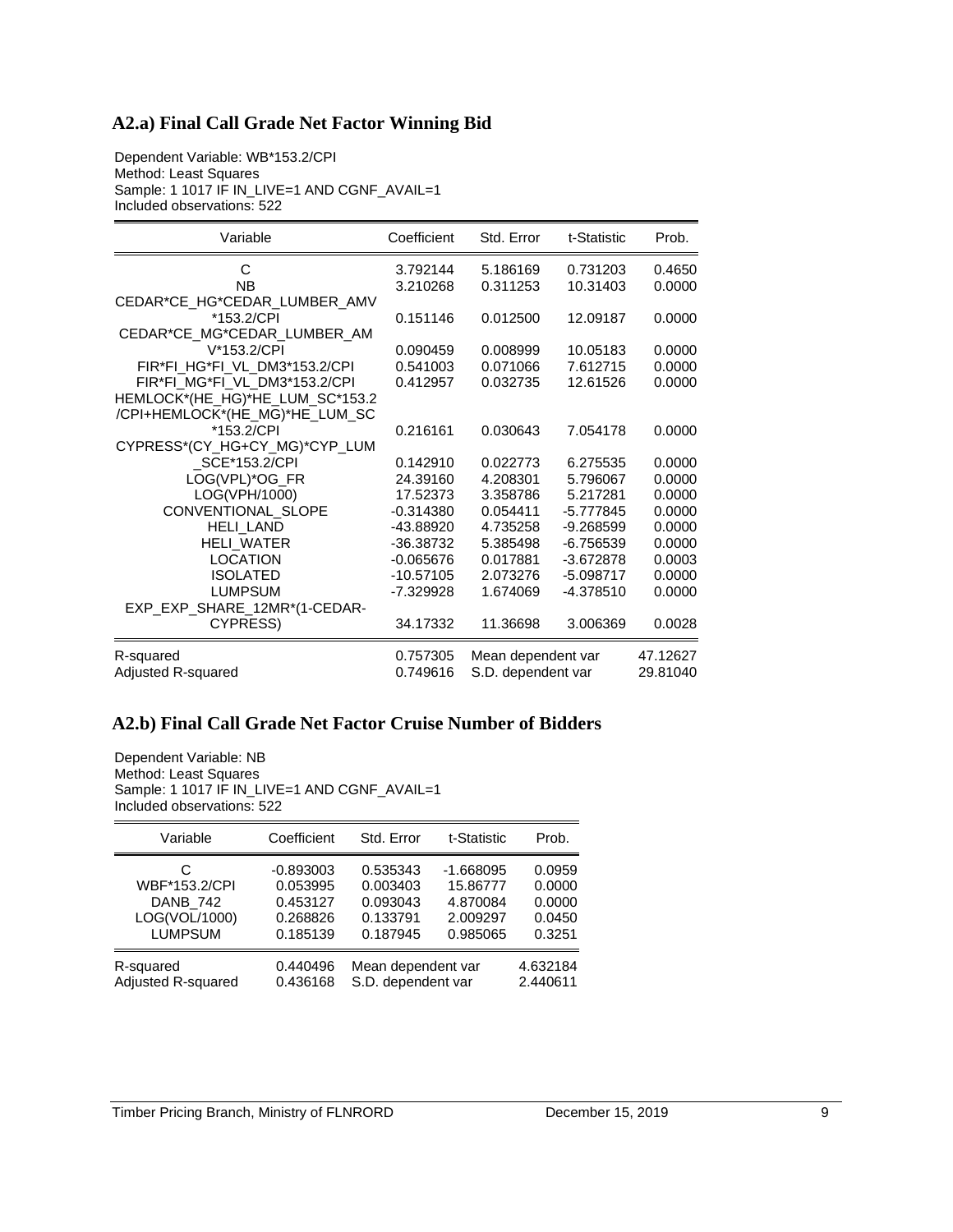# **Appendix 2 - Variables and Definitions**

| <b>Predicted Bid</b>                               | Used in the Number of Bidders equation: The estimated<br>winning bid for the cutting authority from the corresponding<br>winning bid equation, expressed in $\frac{m^3}{2}$ .                                                                                                                                                                                                                                                                                                                                                                                                |
|----------------------------------------------------|------------------------------------------------------------------------------------------------------------------------------------------------------------------------------------------------------------------------------------------------------------------------------------------------------------------------------------------------------------------------------------------------------------------------------------------------------------------------------------------------------------------------------------------------------------------------------|
| Cedar Lumber High<br>Grade                         | A composite of cedar lumber prices (C\$/mfbm, net of duties)<br>times the fraction of the coniferous net cruise volume that is<br>cedar and grade D through H.                                                                                                                                                                                                                                                                                                                                                                                                               |
| <b>Cedar Lumber Mid</b><br>Grade                   | A composite of cedar lumber prices (C\$/mfbm, net of duties)<br>times the fraction of the coniferous net cruise volume that is<br>cedar and grade U through I.                                                                                                                                                                                                                                                                                                                                                                                                               |
| Fir Lumber High<br>Grade                           | A composite of fir veneer and lumber prices (C\$/m3, net of<br>duties) times the fraction of the coniferous net cruise volume<br>that is fir and grade B through H.                                                                                                                                                                                                                                                                                                                                                                                                          |
| Fir Lumber Mid<br>Grade                            | A composite of fir veneer and lumber prices (C\$/m3, net of<br>duties) times the fraction of the coniferous net cruise volume<br>that is fir and grade U through I.                                                                                                                                                                                                                                                                                                                                                                                                          |
| <b>Hemlock Lumber</b><br><b>High Grade</b>         | An index of hemlock lumber prices (Stats Can, 2010=100, net<br>of duties) times the fraction of the coniferous net cruise<br>volume that is hemlock and grade D through H.                                                                                                                                                                                                                                                                                                                                                                                                   |
| <b>Hemlock Lumber</b><br><b>Mid Grade</b>          | An index of hemlock lumber prices (Stats Can, 2010=100, net<br>of duties) times the fraction of the coniferous net cruise<br>volume that is hemlock and grade I or J.                                                                                                                                                                                                                                                                                                                                                                                                        |
| <b>Cypress Lumber</b><br><b>High and Mid Grade</b> | Average cypress lumber export price (C\$/m3, net of duties)<br>times the fraction of the coniferous net cruise volume that is<br>cypress and grade D through U.                                                                                                                                                                                                                                                                                                                                                                                                              |
| <b>Old Growth</b><br>LN(Volume per Log)            | The natural logarithm of the volume per tree times the<br>fraction of the coniferous volume that is old growth.                                                                                                                                                                                                                                                                                                                                                                                                                                                              |
| LN(Volume per<br>Hectare/1000)                     | The natural logarithm of the coniferous volume per hectare<br>divided by 1000.                                                                                                                                                                                                                                                                                                                                                                                                                                                                                               |
| <b>Helicopter Land</b><br><b>Drop</b>              | For land drop only: The fraction of the total net cruise volume<br>including deciduous volume, of timber in a cutting authority<br>area that must be helicopter yarded or yarded by skyline<br>where logs are fully suspended more than 600 m in a straight<br>line to the centre of the closest possible landing. This is<br>calculated by dividing the total volume of timber that must be<br>helicopter yarded or skyline yarded over 600 m by the total<br>net cruise volume of the cutting authority area. HELILAND is<br>in decimal form, rounded to 2 decimal places. |
| <b>Helicopter Water</b><br>Drop                    | As for "Helicopter Land Drop" but applies to the fraction that<br>is water dropped.                                                                                                                                                                                                                                                                                                                                                                                                                                                                                          |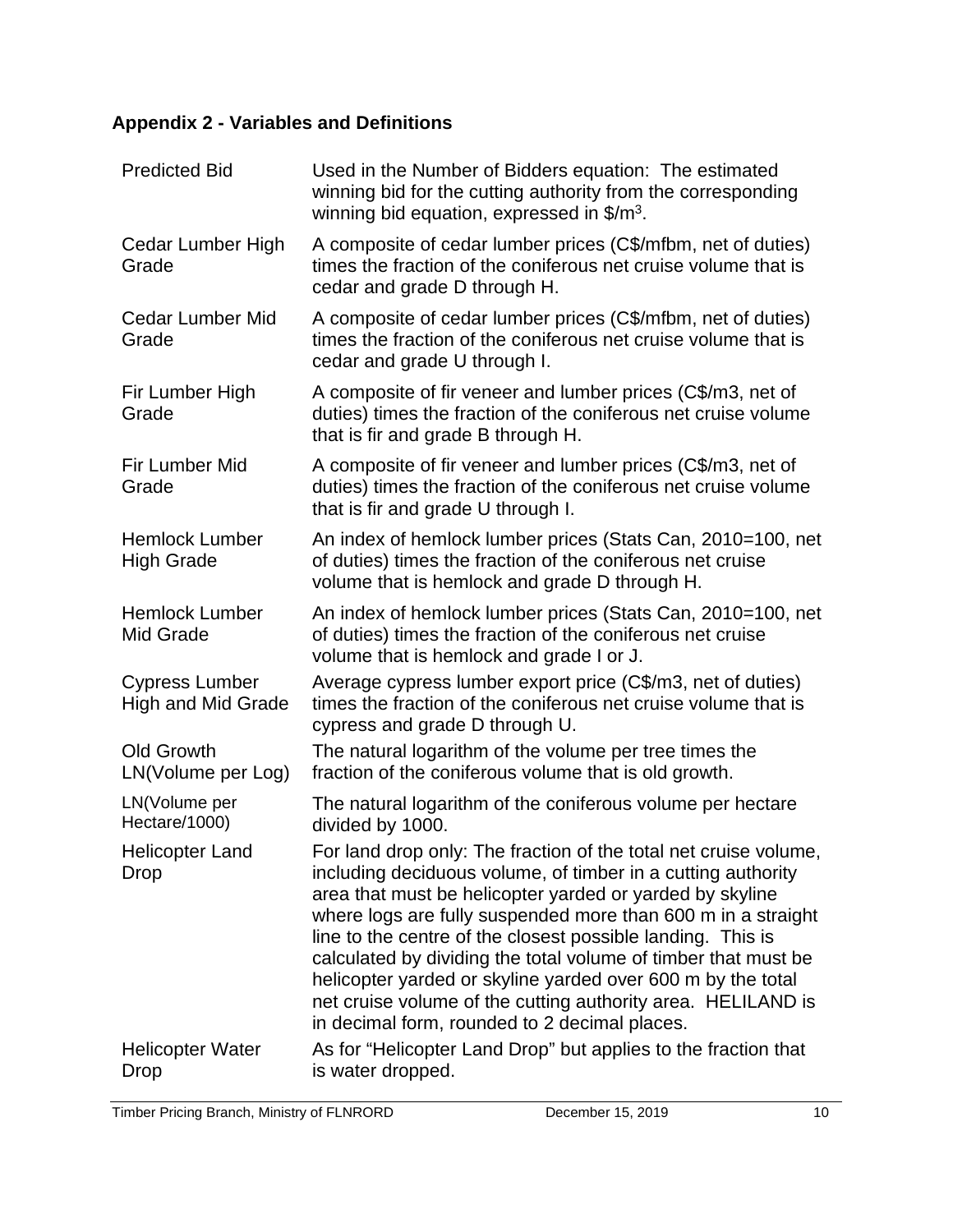| <b>District Average</b><br><b>Number of Bidders</b> | The average number of bidders for the forest district the<br>cutting authority area is located within is listed in Table 4-2 of<br>the CAM.                                                                                                                                                                                                |
|-----------------------------------------------------|--------------------------------------------------------------------------------------------------------------------------------------------------------------------------------------------------------------------------------------------------------------------------------------------------------------------------------------------|
| <b>Conventional Slope</b>                           | The average side slope (%) of the fraction of the cutting<br>permit that is not helicopter yarded.                                                                                                                                                                                                                                         |
| Volume                                              | That part of the total net cruise volume in the cutting authority<br>area that is coniferous timber except that where the cutting<br>authority is a timber licence or is issued under a licence with<br>an AAC greater than 10 000 $m^3$ , then VOL = 36,900. VOL is<br>expressed in m <sup>3</sup> , rounded to the nearest whole number. |
| <b>CPI</b>                                          | The BC Consumer Price Index approved by the director for<br>use on the effective date of the appraisal, reappraisal or<br>quarterly adjustment.                                                                                                                                                                                            |
| Location                                            | The net cruise volume weighted average straight line distance<br>measured in kilometres between the geographic centre of<br>each part of a cut block and the nearest major centre that is<br>closest to that part of the cutting authority area.                                                                                           |
| Isolated                                            | Isolated $=1$ , if all parts of the cutting authority area are<br>accessible by air or water only and is not serviced by public<br>ferry service.                                                                                                                                                                                          |
| Lumpsum                                             | If the cutting authority is a cruise based competitive timber<br>sale with a stand as a whole rate then LUMPSUM $= 1$ ,<br>otherwise LUMPSUM = $0$ .                                                                                                                                                                                       |
| <b>Export Share * Non-</b><br>Cedar-Cypress         | Export Share of non-cedar-cypress harvest (as published in<br>monthly appraisal parameters) times the share of non-cedar-<br>cypress.                                                                                                                                                                                                      |
| North American<br><b>Housing Starts</b>             | 12 month total of housing starts in the US and Canada (as<br>published in the monthly appraisal parameters)                                                                                                                                                                                                                                |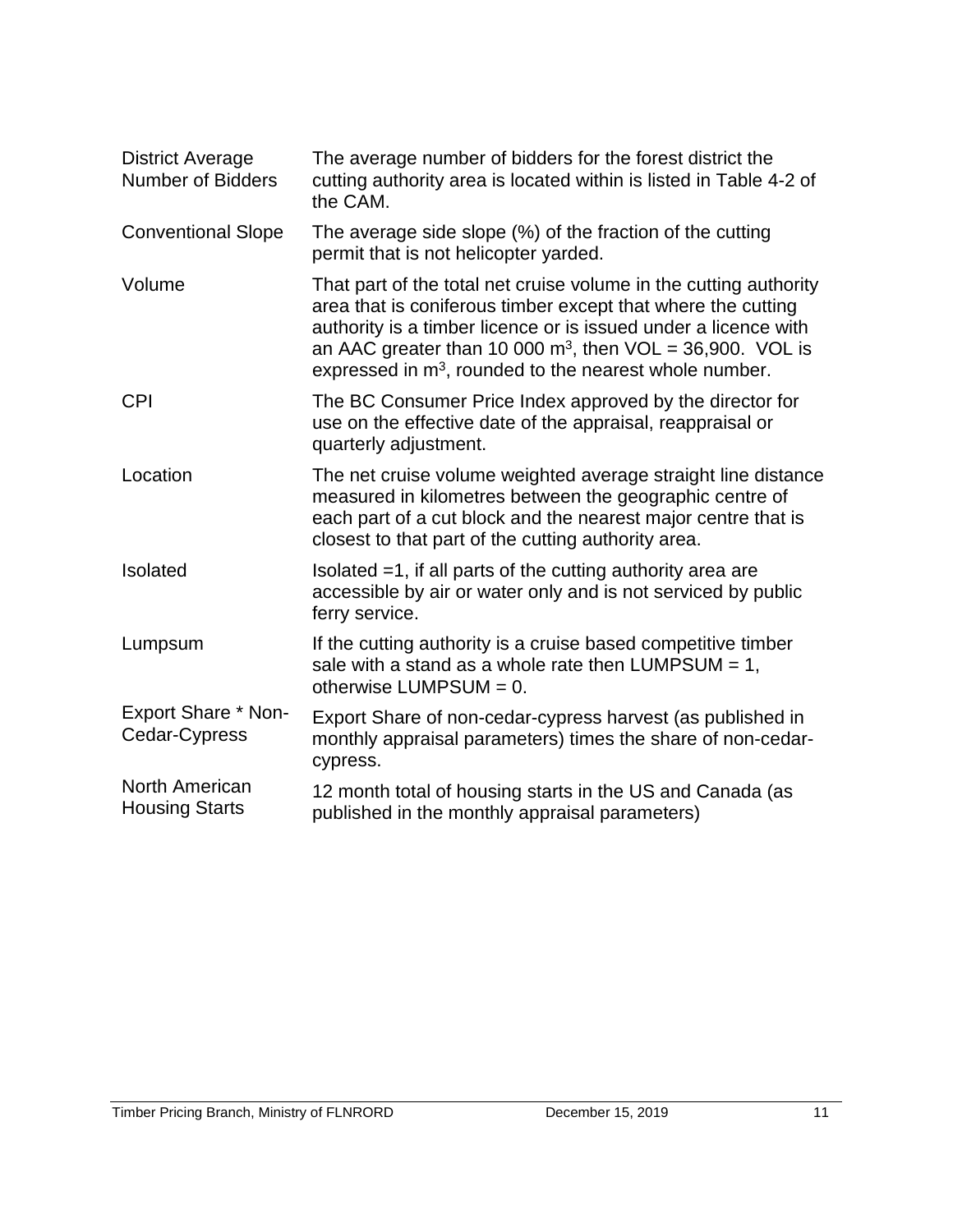# **APPENDIX 3 - MORE DETAIL ON SPECIFIED OPERATIONS**

If sufficient auction data is not available, the ministry will, for those identified situations, implement specified operations.

The specified operations will be used to adjust the MPS stumpage rate for the estimated incremental cost of the identified situation. The explicit assumption is that if a bidder was faced with a similar situation he or she would lower the bid by the extra cost incurred because of the identified situation.

The situations that may be eligible for specified operations adjustment will be determined according to the following principles:

- The expectation that a bid would be influenced by this situation;
- representation (number of samples, if any, in the auction data set);
- materiality of estimated cost differential (supported by verifiable financial data); and,
- statistical analysis (including the premise that other represented situations and variables in the MPS database and equations may serve as a proxy for the situation in question).

The ministry, after considering the above and any other relevant technical information, may or may not designate the situation as an identified situation eligible for a specified operation and, if eligible, specify the dollars per cubic metre adjustment.

The ultimate objective is to have a representative auction database and hence, few, if any, specified operations adjustments.

The following are identified as specified operations for the Coast MPS.

# **Cost estimates from the current** *Coast Appraisal Manual* **are used for a – h below.**

# *a) Skyline Logging*

For those areas within a cutblock that:

- are 600 metres or greater measured in a straight line horizontal distance from the centre of the closest possible landing or place where a landing may be located, and
- are yarded by skyline.

# *b) Inland Water Transportation*

• Where logs must be towed on Great Central, Owikeno or Powell Lake or other authorized inland water location.